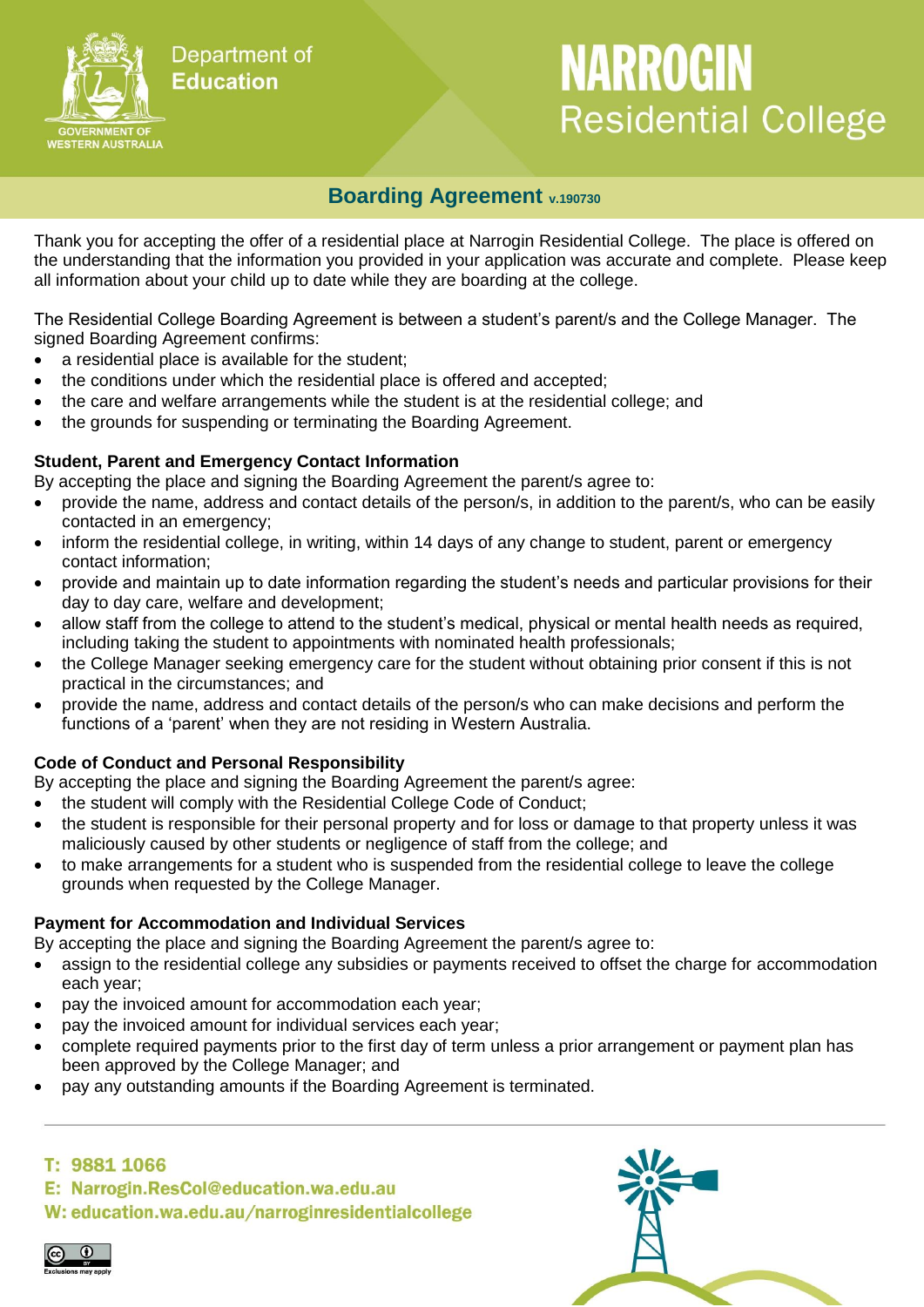

# **NARROGIN Residential College**

#### **Responsibilities and Functions of the College Manager**

By offering the place and signing the Boarding Agreement the College Manager will:

- provide the student with accommodation and individual services each year;
- be responsible for the student's safety, care and welfare while the student is under the care and control of staff from the college;
- request parent consent prior to attending to the student's medical needs or health condition;
- seek emergency care for the student without obtaining prior consent from the parent/s if this is not practical in the circumstances;
- accept either payment of charges in full or by instalments before the agreed due date; and
- refund amounts paid in advance where the parent/s give 14 days' written advice that the student will leave the college and the Boarding Agreement will terminate.

#### **Suspending the Student or Terminating the Boarding Agreement**

The College Manager may suspend the student or terminate the Boarding Agreement if:

- the student does not enrol at the school specified in the Residential College Application;
- the student ceases to be enrolled at the school specified in the Application;
- the student breaches the Residential College Code of Conduct;
- the information in the Residential College Application is false or misleading; or
- the parent/s breach this Boarding Agreement.

#### *Suspending the student from the residential college*

If the student is suspended from the residential college, they are unable to reside at the residential college for the duration of the suspension.

The College Manager may suspend the student for up to 21 days if the student breaches the Residential College Code of Conduct. The student and the parent/s are unable to appeal the college manager's decision to suspend the student.

The College Manager will provide the student and the parent/s with written advice:

- that the student is suspended from the college and must leave the college grounds;
- of the reason for the suspension;
- of the date on which the suspension commences;
- of the date on which the suspension ends and the student can return to the college; and
- if applicable, that the Boarding Agreement may be terminated while the student is suspended.

# *Terminating the Boarding Agreement*

To terminate the Boarding Agreement, the College Manager will provide the student and the parent/s with written advice:

- that the Boarding Agreement is terminated meaning a residential place will no longer be provided for the student;
- of the reason for the termination;
- of the date on which the termination becomes effective; and
- about how to request a review if they are not satisfied with the College Manager's decision to terminate the Boarding Agreement.

## T: 9881 1066

E: Narrogin.ResCol@education.wa.edu.au